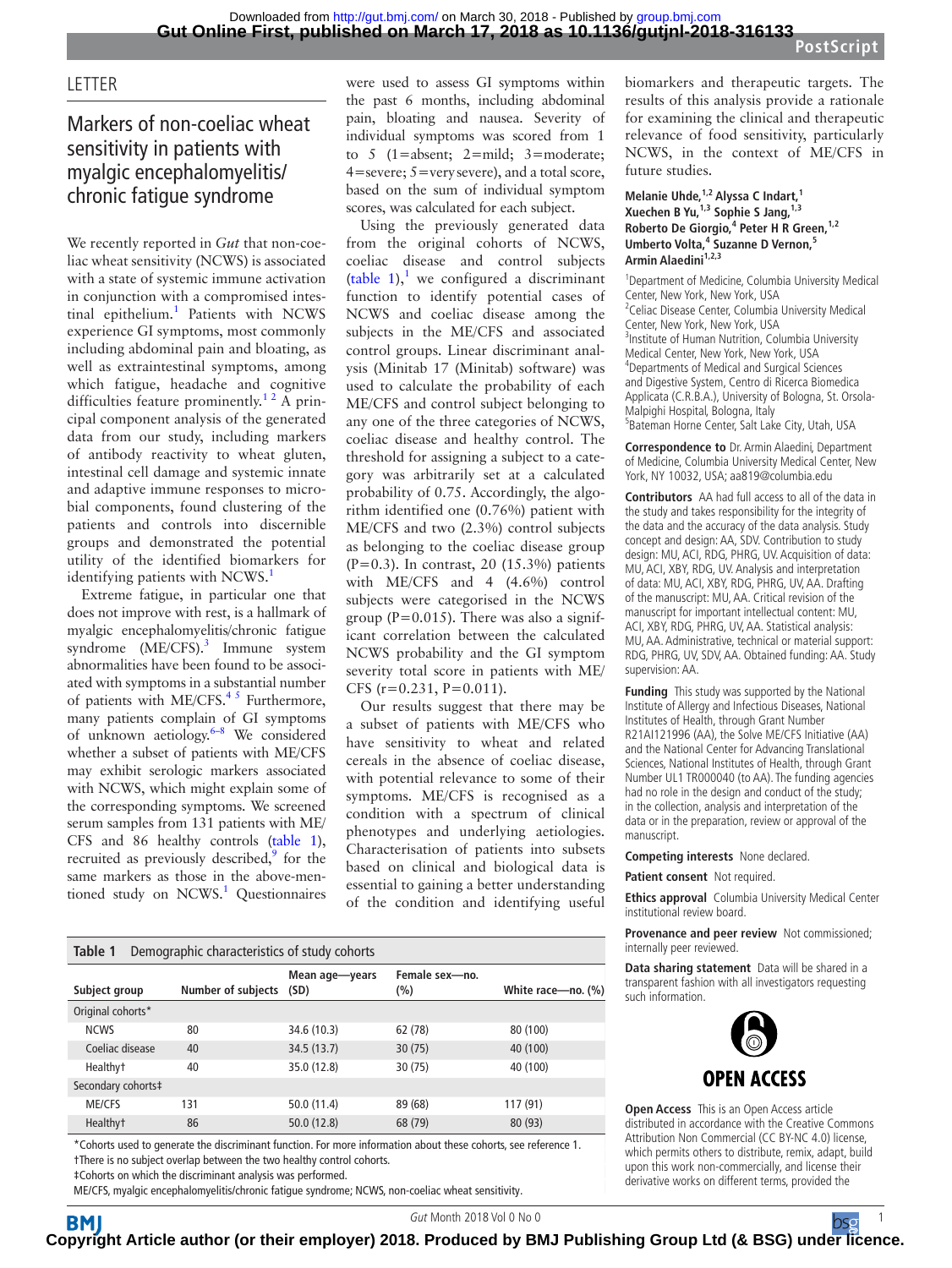### **PostScript**

original work is properly cited and the use is noncommercial. See: [http://creativecommons.org/licenses/](http://creativecommons.org/licenses/by-nc/4.0/) [by-nc/4.0/](http://creativecommons.org/licenses/by-nc/4.0/)

© Article author(s) (or their employer(s) unless otherwise stated in the text of the article) 2018. All rights reserved. No commercial use is permitted unless otherwise expressly granted.



**To cite** Uhde M, Indart AC, Yu XB, et al. Gut Epub ahead of print: [please include Day Month Year]. doi:10.1136/gutjnl-2018-316133

Received 29 January 2018 Revised 21 February 2018 Accepted 26 February 2018

Gut 2018;**0**:1–2. doi:10.1136/gutjnl-2018-316133

#### **References**

- <span id="page-1-0"></span>1 Uhde M, Ajamian M, Caio G, et al. Intestinal cell damage and systemic immune activation in individuals reporting sensitivity to wheat in the absence of coeliac disease. [Gut](http://dx.doi.org/10.1136/gutjnl-2016-311964) 2016;65:1930–7.
- 2 Volta U, Bardella MT, Calabrò A, et al. An Italian prospective multicenter survey on patients suspected of having non-celiac gluten sensitivity. [BMC Med](http://dx.doi.org/10.1186/1741-7015-12-85) 2014;12:85.
- <span id="page-1-1"></span>3 Fukuda K, Straus SE, Hickie I, et al. The chronic fatigue syndrome: a comprehensive approach to its definition and study. International Chronic Fatigue Syndrome Study Group. [Ann Intern Med](http://www.ncbi.nlm.nih.gov/pubmed/7978722) 1994;121:953–9.
- <span id="page-1-2"></span>4 Lorusso L, Mikhaylova SV, Capelli E, et al. Immunological aspects of chronic fatigue syndrome. [Autoimmun Rev](http://dx.doi.org/10.1016/j.autrev.2008.08.003) 2009;8:287–91.
- 5 Gerwyn M, Maes M. Mechanisms Explaining Muscle Fatigue and Muscle Pain in Patients with Myalgic Encephalomyelitis/Chronic Fatigue Syndrome (ME/

CFS): a Review of Recent Findings. [Curr Rheumatol Rep](http://dx.doi.org/10.1007/s11926-017-0628-x) 2017;19:1.

- <span id="page-1-3"></span>6 Whitehead WE, Palsson O, Jones KR. Systematic review of the comorbidity of irritable bowel syndrome with other disorders: what are the causes and implications? [Gastroenterology](http://dx.doi.org/10.1053/gast.2002.32392) 2002;122:1140–56.
- 7 Komaroff AL, Buchwald D. Symptoms and signs of chronic fatigue syndrome. [Rev Infect Dis](http://dx.doi.org/10.1093/clinids/13.Supplement_1.S8) 1991;13(Suppl 1):S8–11.
- 8 Aaron LA, Herrell R, Ashton S, et al. Comorbid clinical conditions in chronic fatigue: a co-twin control study. [J Gen Intern Med](http://www.ncbi.nlm.nih.gov/pubmed/11251747) 2001;16:24–31.
- <span id="page-1-4"></span>9 Irlbeck DM, Vernon SD, McCleary KK, et al. No association found between the detection of either xenotropic murine leukemia virus-related virus or polytropic murine leukemia virus and chronic fatigue syndrome in a blinded, multi-site, prospective study by the establishment and use of the SolveCFS BioBank. [BMC Res Notes](http://dx.doi.org/10.1186/1756-0500-7-461) 2014;7:461.